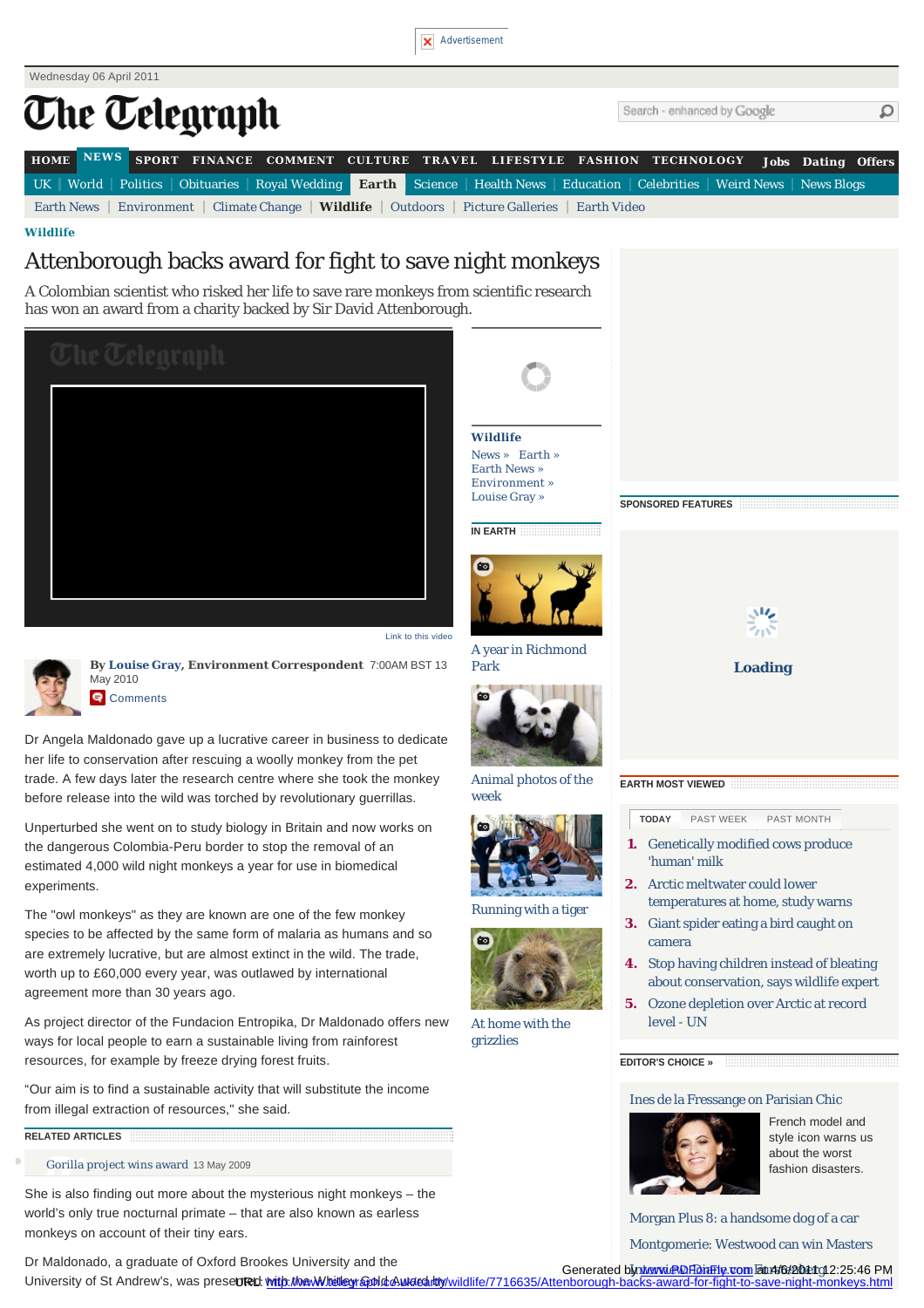the Princess Royal at a ceremony in London.

She also received £60,000 towards the project.

[The Whitley Fund for Nature,](http://www.telegraph.co.uk/earth/wildlife/7716635/A%20Colombian%20scientist%20who%20risked%20her%20life%20to%20save%20rare%20monkeys%20from%20scientific%20research%20has%20won%20an%20award%20from%20a%20charity%20backed%20by%20David%20Attenborough.) backed by David Attenborough and the Princess Anne, rewards projects helping communities and wildlife around the world.

Georgina Domberger, the director of WFN, congratulated Dr Madonado for her brave stance.

"The judges were particularly impressed by her brave stand against the illegal trade in night monkeys for biomedical research, which is said to be responsible for the loss of 4,000 wild monkeys a year, and for her efforts to reduce the pressure on rainforest communities to hunt for primates by helping them to develop alternative and sustainable ways to benefit from rainforest resources, such as by collecting forest fruits to dry and sell," she said.

The full list of Whitley Awards winners this year is:

**Mathew Akon (Papua New Guinea)** who is enlisting one of the world's most endangered marsupials – the little-known tensile or Scott's tree kangaroo – to inspire villagers in Papua New Guinea's remote and wildlife-rich Torricelli Mountains to agree hunting limits and support habitat protection. Whitley Award donated by WWF-UK. [Watch the video.](http://www.telegraph.co.uk/telegraphtv/7715594/Mathew-Akon-wins-Whitley-Award.html)

**Diego Amorocho (Colombia)** who is teaching Pacific coastal fishing communities how to reduce the accidental by-catch of sea turtles, become turtle first aiders and earn money as conservation supporters and from beach care. Whitley Award donated by The Friends of The WFN. [Watch the video.](http://www.telegraph.co.uk/telegraphtv/7715595/Diego-Amorocho-wins-Whitley-Award.html)

**Pablo Borboroglu (Argentina)** who is establishing the world's first coalition to use penguins as ambassadors for global ocean conservation, highlighting the need to mitigate threats to marine wildlife and habitats from overfishing, oil pollution and climate change. Whitley Award donated by Natasha and George Duffield. [Watch the video.](http://www.telegraph.co.uk/telegraphtv/7715596/Pablo-Borboroglu-wins-Whitley-Award.html)

**Susana Gonzalez (Uruguay)** who is combining scientific research with public outreach to safeguard Uruguay's two remaining Pampas Deer populations and reverse the trend which has seen the country's grasslands dwindle to one per cent of the area covered in 1900. Whitley Award donated by The Garfield Weston Foundation. [Watch the video.](http://www.telegraph.co.uk/telegraphtv/7715591/Susana-Gonzalez-wins-Whitley-Award.html)

**Vadim Kirilyuk (Russia)** who is working on the vast steppe grasslands at the Russian-Mongolian frontier to win better protection for the Mongolian gazelle and its migration routes, including through the opening up of international border fences and greater community understanding and support. Whitley Award donated by The William Brake Charitable Trust. [Watch the video.](http://www.telegraph.co.uk/telegraphtv/7715593/Vadim-Kirilyuk-wins-Whitley-Award.html)

**Angela Maldonado (Colombia)** who is exploring community-backed alternative ways for the impoverished people of the Colombian Amazon to earn a living, to end the illegal capture of night monkeys for biomedical research and raising awareness of the violation of international wildlife trade laws. Whitley Award donated by HSBC Private Bank + extra £30,000 as Whitley Gold Award winner. [Watch the video.](http://www.telegraph.co.uk/telegraphtv/7715592/Angela-Maldonado-wins-Whitley-Award.html)

**Jimmy Muheebwa (Uganda)** who is inspiring communities in Lake Victoria's catchment zone to use the wetlands sustainably, to improve livelihoods and save the region's local wildlife, including Uganda's national bird, the grey-crowned crane. Whitley Award donated by The Shears Foundation. [Watch the video.](http://www.telegraph.co.uk/telegraphtv/7715650/Jimmy-Muheebwa-wins-Whitley-Award.html)

**Louis Nkembi (Cameroon)** who is introducing community-based landscape and biodiversity management to the Lebialem Highlands – a refuge for many rare plants, birds and other animals, including chimpanzees and Africa's most endangered great ape, the cross river gorilla. Whitley Award donated by WildInvest. [Watch the video.](http://www.telegraph.co.uk/telegraphtv/7715597/Louis-Nkembi-wins-Whitley-Award.html)

|                               | Peter Oborne: it's not right to apologise |                 |  |
|-------------------------------|-------------------------------------------|-----------------|--|
|                               |                                           |                 |  |
| <b>CLASSIFIED ADVERTISING</b> |                                           |                 |  |
|                               |                                           |                 |  |
|                               | GARDENING UK BREAKS                       | <b>PROPERTY</b> |  |
|                               |                                           |                 |  |
|                               |                                           |                 |  |
|                               |                                           |                 |  |
|                               |                                           |                 |  |
|                               |                                           |                 |  |
|                               | Loading                                   |                 |  |
|                               |                                           |                 |  |
|                               |                                           |                 |  |